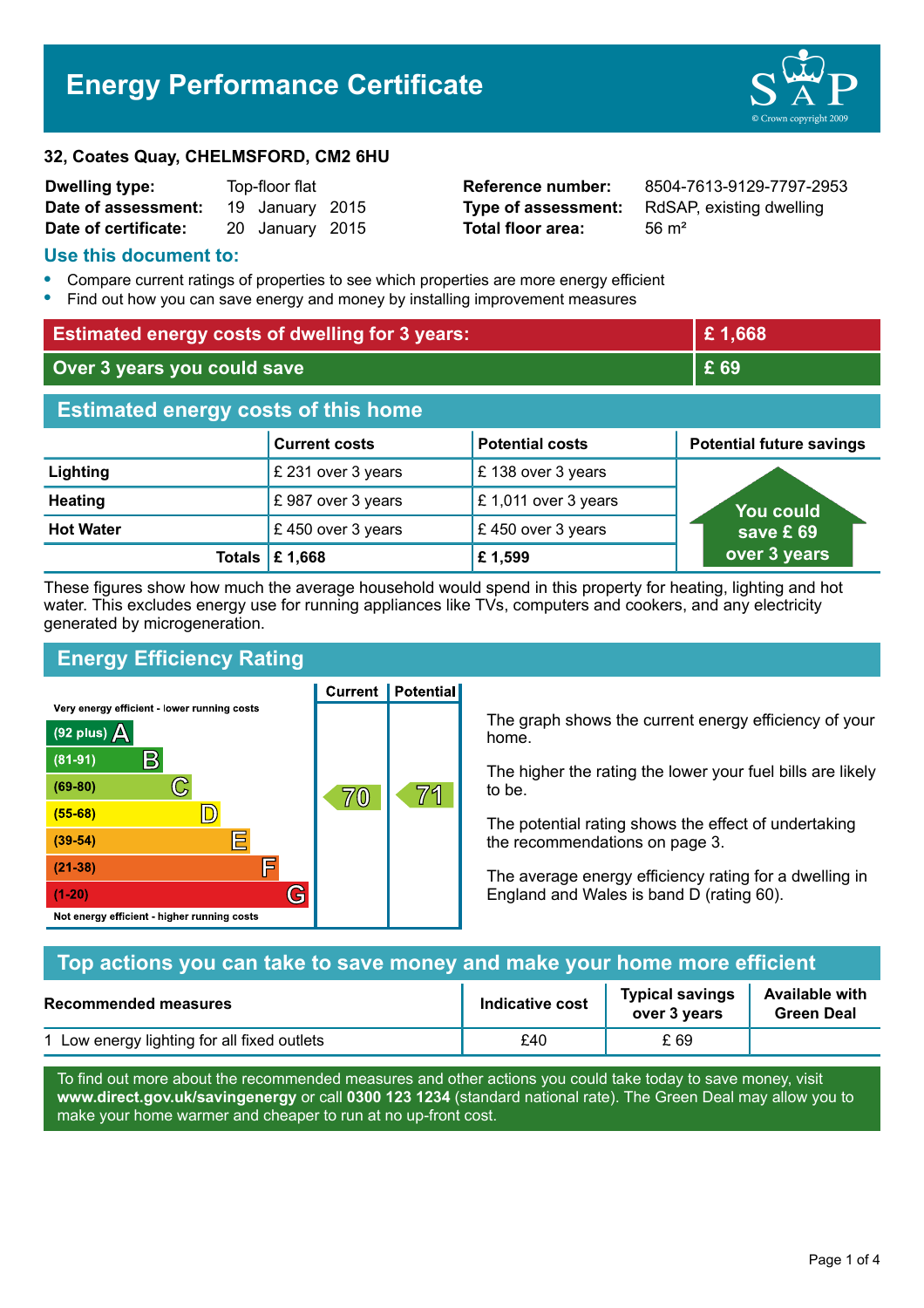#### 32, Coates Quay, CHELMSFORD, CM2 6HU 20 January 2015 RRN: 8504-7613-9129-7797-2953

**Energy Performance Certificate**

#### **Summary of this home's energy performance related features**

| <b>Element</b>        | <b>Description</b>                          | <b>Energy Efficiency</b> |
|-----------------------|---------------------------------------------|--------------------------|
| Walls                 | Cavity wall, as built, insulated (assumed)  | ★★★★☆                    |
| Roof                  | Pitched, 270 mm loft insulation             | ★★★★☆                    |
| Floor                 | (another dwelling below)                    |                          |
| Windows               | Fully double glazed                         | ★★★☆☆                    |
| Main heating          | Electric storage heaters                    | ★★★☆☆                    |
| Main heating controls | Automatic charge control                    | ★★★☆☆                    |
| Secondary heating     | Room heaters, electric                      |                          |
| Hot water             | Electric immersion, off-peak                | ★★★☆☆                    |
| Lighting              | Low energy lighting in 33% of fixed outlets | ★★★☆☆                    |

Current primary energy use per square metre of floor area: 360 kWh/m² per year

The assessment does not take into consideration the physical condition of any element. 'Assumed' means that the insulation could not be inspected and an assumption has been made in the methodology based on age and type of construction.

## **Low and zero carbon energy sources**

Low and zero carbon energy sources are sources of energy that release either very little or no carbon dioxide into the atmosphere when they are used. Installing these sources may help reduce energy bills as well as cutting carbon. There are none provided for this home.

# **Opportunity to benefit from a Green Deal on this property**

The Green Deal may enable owners and occupiers to make improvements to their property to make it more energy efficient. Under a Green Deal, the cost of the improvements is repaid over time via a credit agreement. Repayments are made through a charge added to the electricity bill for the property. To see which improvements are recommended for this property, please turn to page 3. You can choose which improvements you want to install and ask for a quote from an authorised Green Deal provider. They will organise installation by an authorised Green Deal installer. If you move home, the responsibility for paying the Green Deal charge under the credit agreement passes to the new electricity bill payer.

For householders in receipt of income-related benefits, additional help may be available.

To find out more, visit **www.direct.gov.uk/savingenergy** or call **0300 123 1234**.

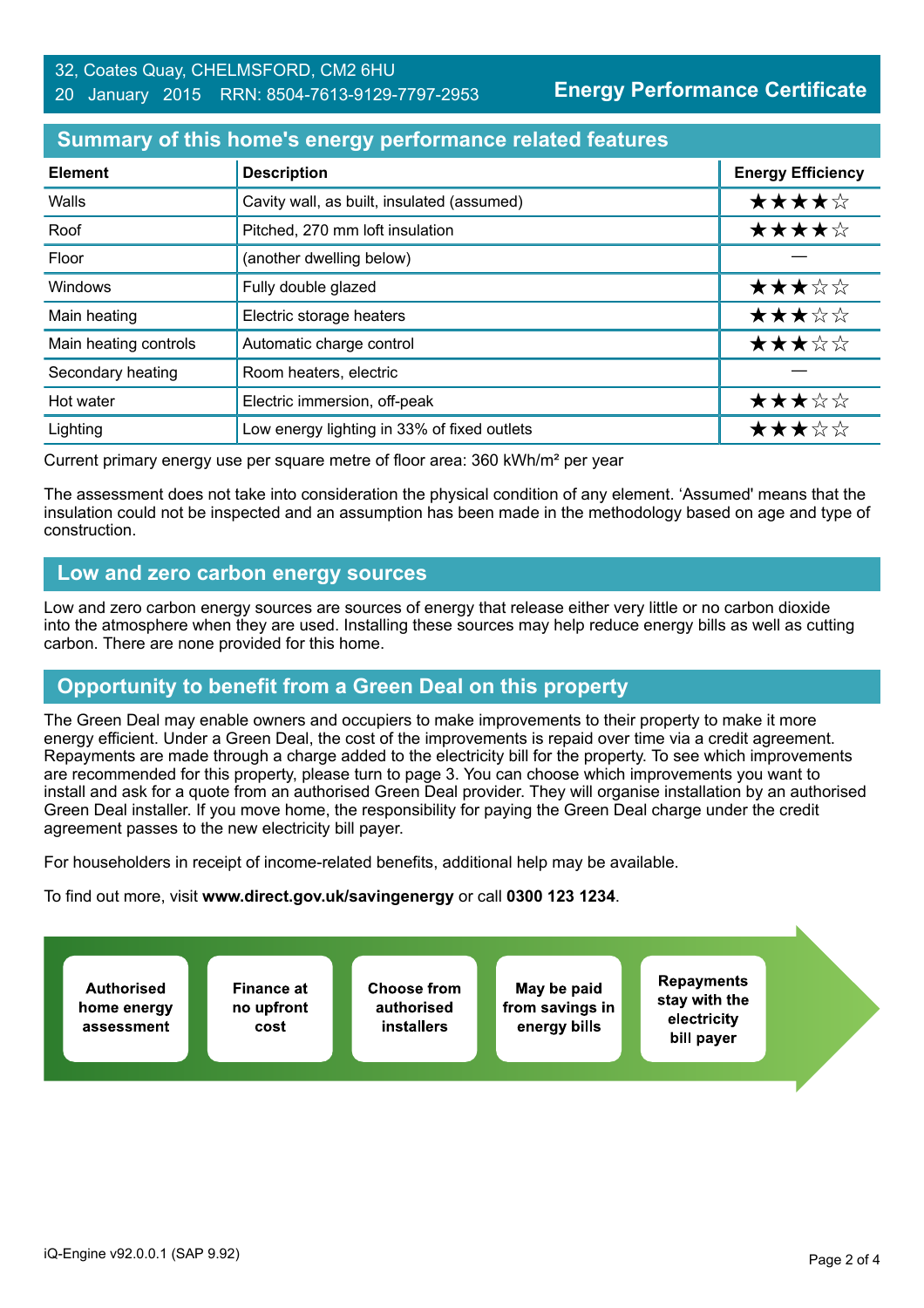#### 32, Coates Quay, CHELMSFORD, CM2 6HU 20 January 2015 RRN: 8504-7613-9129-7797-2953

## **Recommendations**

The measures below will improve the energy performance of your dwelling. The performance ratings after improvements listed below are cumulative; that is, they assume the improvements have been installed in the order that they appear in the table. Further information about the recommended measures and other simple actions you could take today to save money is available at **www.direct.gov.uk/savingenergy**. Before installing measures, you should make sure you have secured the appropriate permissions, where necessary. Such permissions might include permission from your landlord (if you are a tenant) or approval under Building Regulations for certain types of work.

Measures with a green tick are likely to be fully financed through the Green Deal since the cost of the measures should be covered by the energy they save. Additional support may be available for homes where solid wall insulation is recommended. If you want to take up measures with an orange tick  $\blacklozenge$ , be aware you may need to contribute some payment up-front.

| <b>Recommended measures</b>               | <b>Indicative cost</b> | Typical savings<br>per year | <b>Rating after</b><br>improvement | <b>Green Deal</b><br>finance |
|-------------------------------------------|------------------------|-----------------------------|------------------------------------|------------------------------|
| Low energy lighting for all fixed outlets | £40                    | £ 23                        | C71                                |                              |